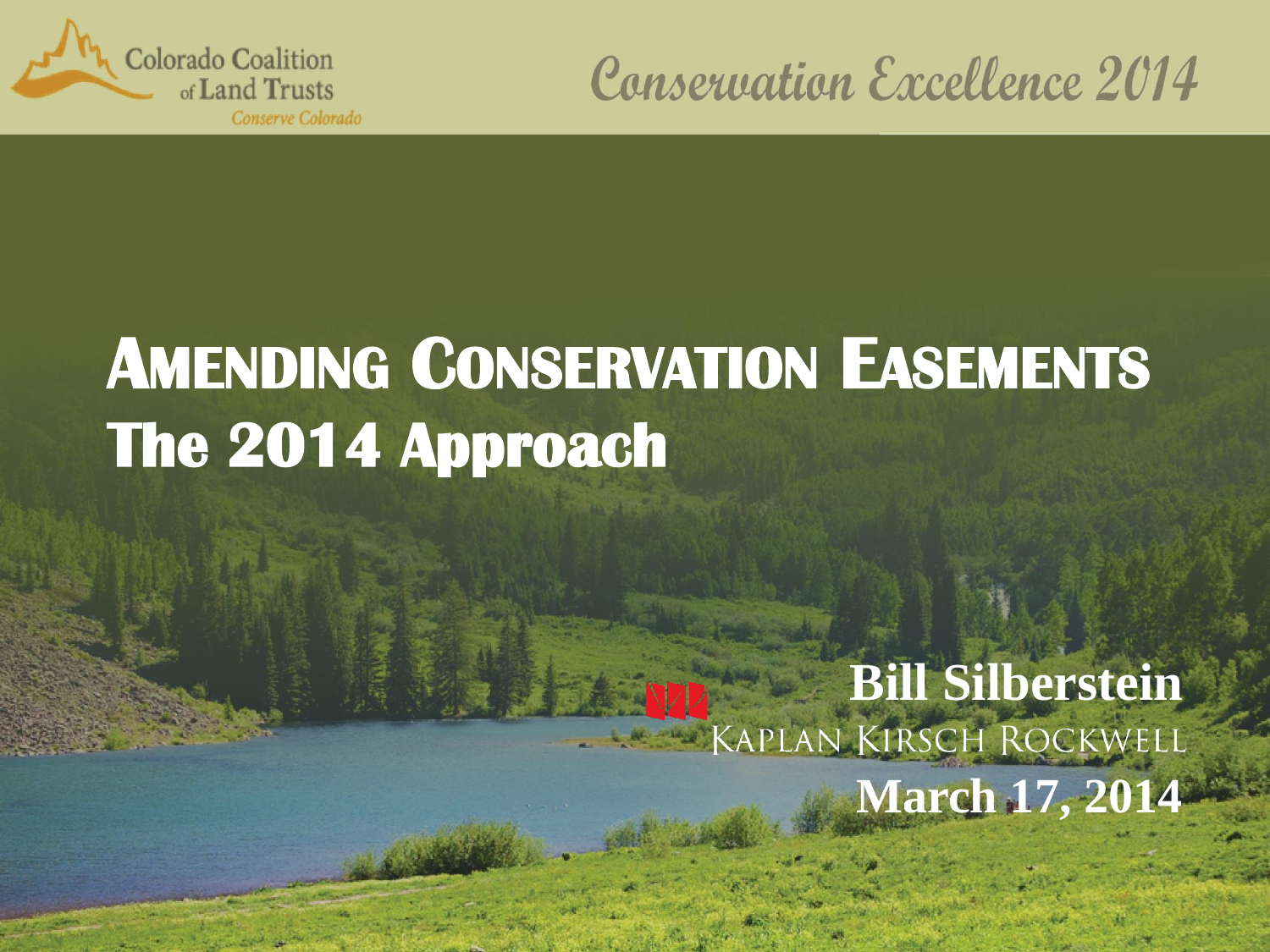## Amending Conservation Easements: Evolving Practices and Legal Principles (Washington, D.C.: Land Trust Alliance, August 2007) <http://tlc.lta.org/library/documents/1830>

## Amendment Survey

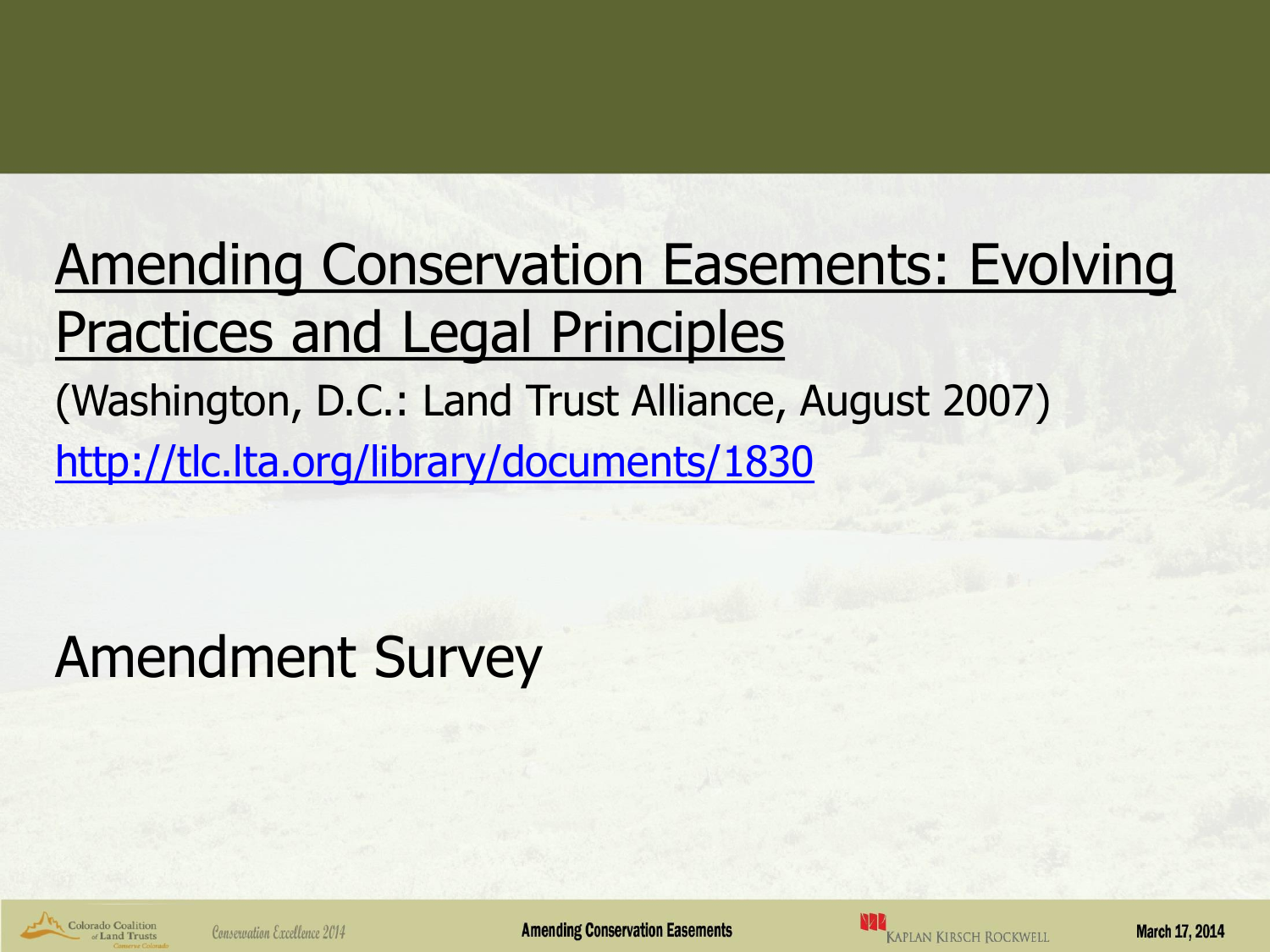## Uncertainty in the Law and Guiding Principles

• State Enabling Acts

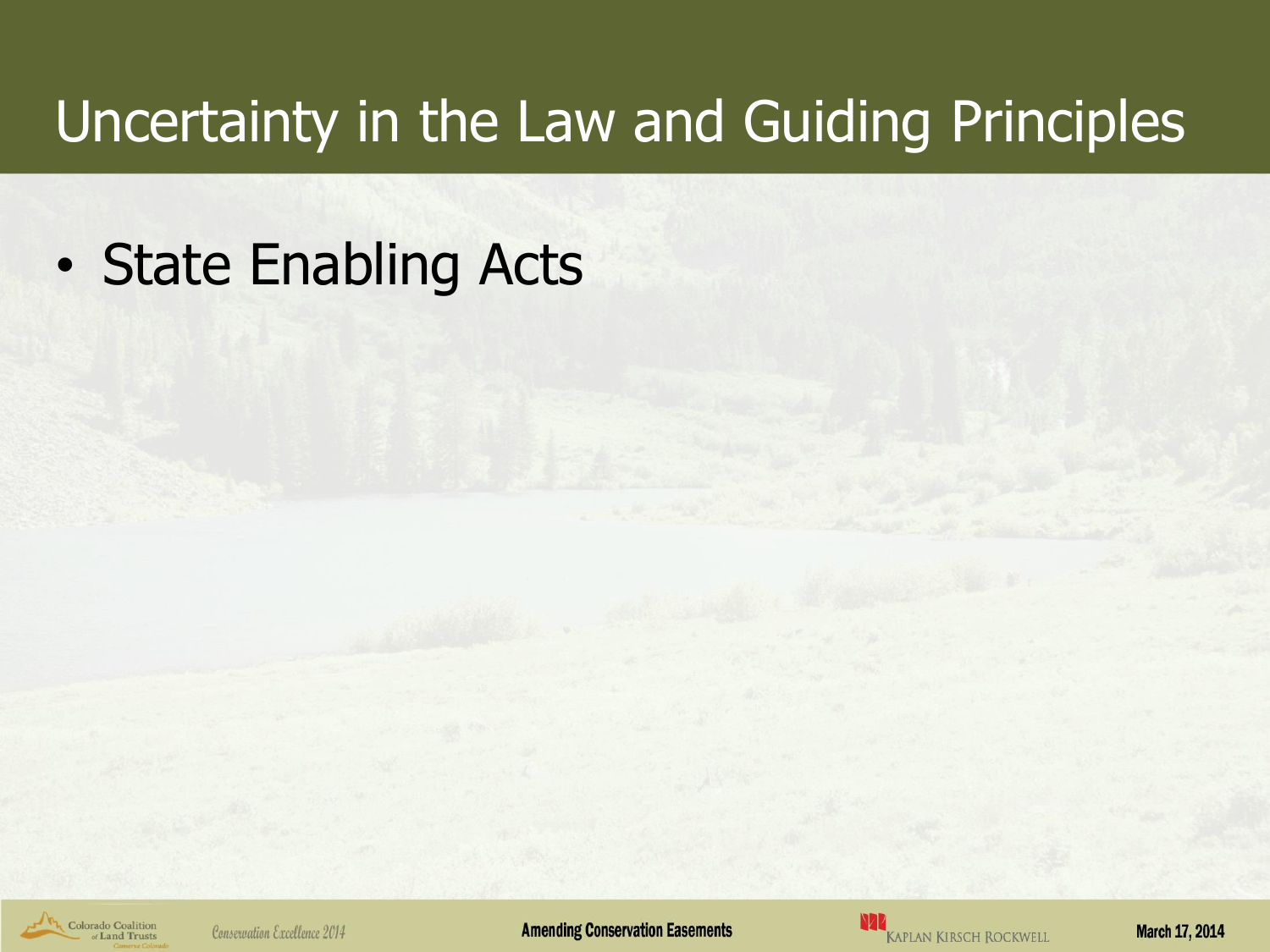## Uncertainty in the Law and Guiding Principles – IRS Zone of Tolerance

- Treasury Regulation 1.170A-14(q)(6) Extinguishment
	- (i) In general. If a subsequent unexpected change in the conditions surrounding the property that is the subject of a donation under this paragraph can make impossible or impractical the continued use of the property for conservation purposes, the conservation purpose can nonetheless be treated as protected in perpetuity if the restrictions are extinguished by judicial proceeding and all of the donee's proceeds (determined under paragraph  $(g)(6)(ii)$  of this section) from a subsequent sale or exchange of the property are used by the donee organization in a manner consistent with the conservation purposes of the original contribution.

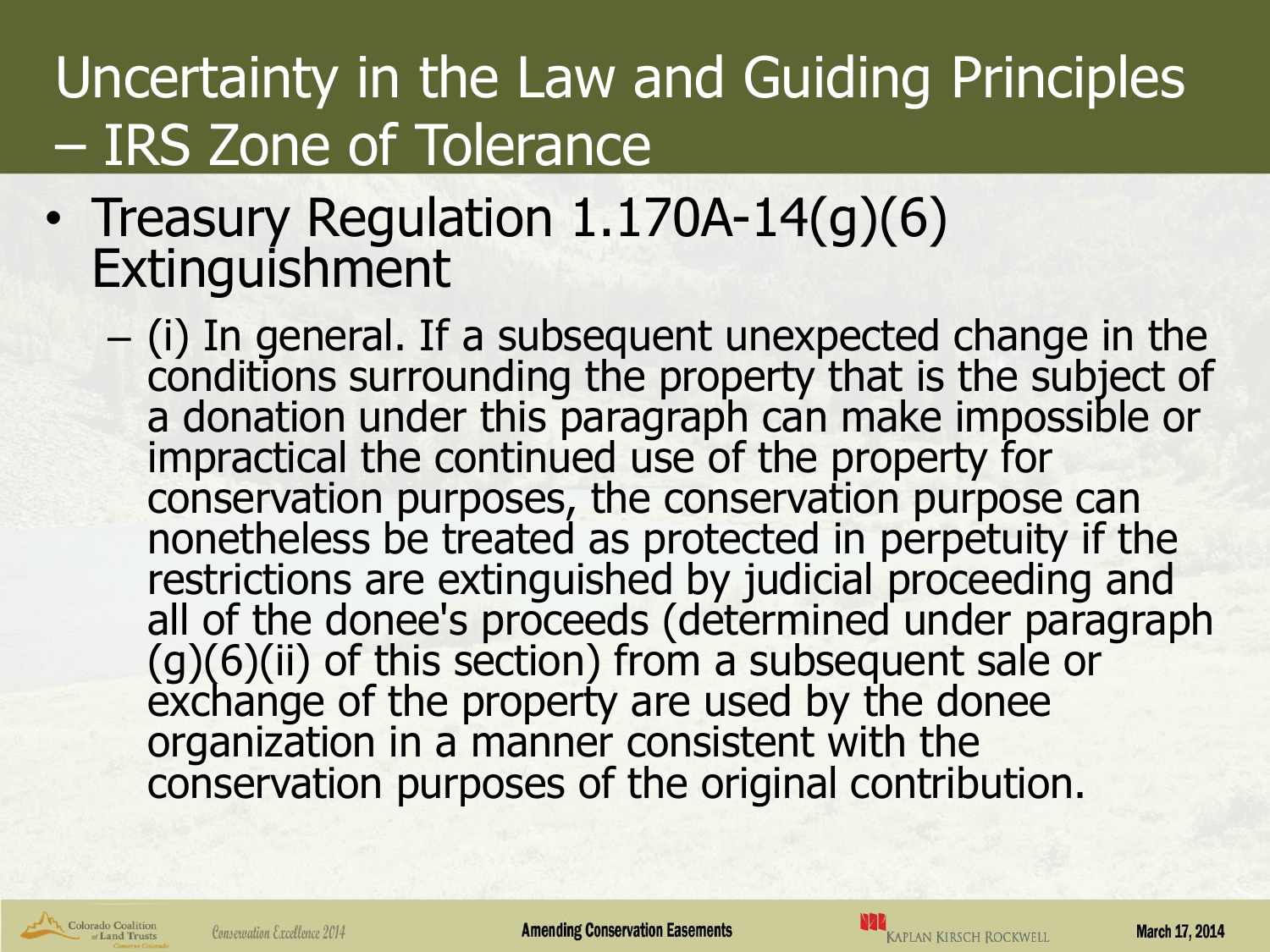## Uncertainty in the Law and Guiding Principles

- Belk v. Commissioner, 140 T.C. 1 (Jan. 28, 2013) (Belk I)
- Belk v. Commissioner, T.C. Memo. 2013-154, June 19, 2013 (Belk II)

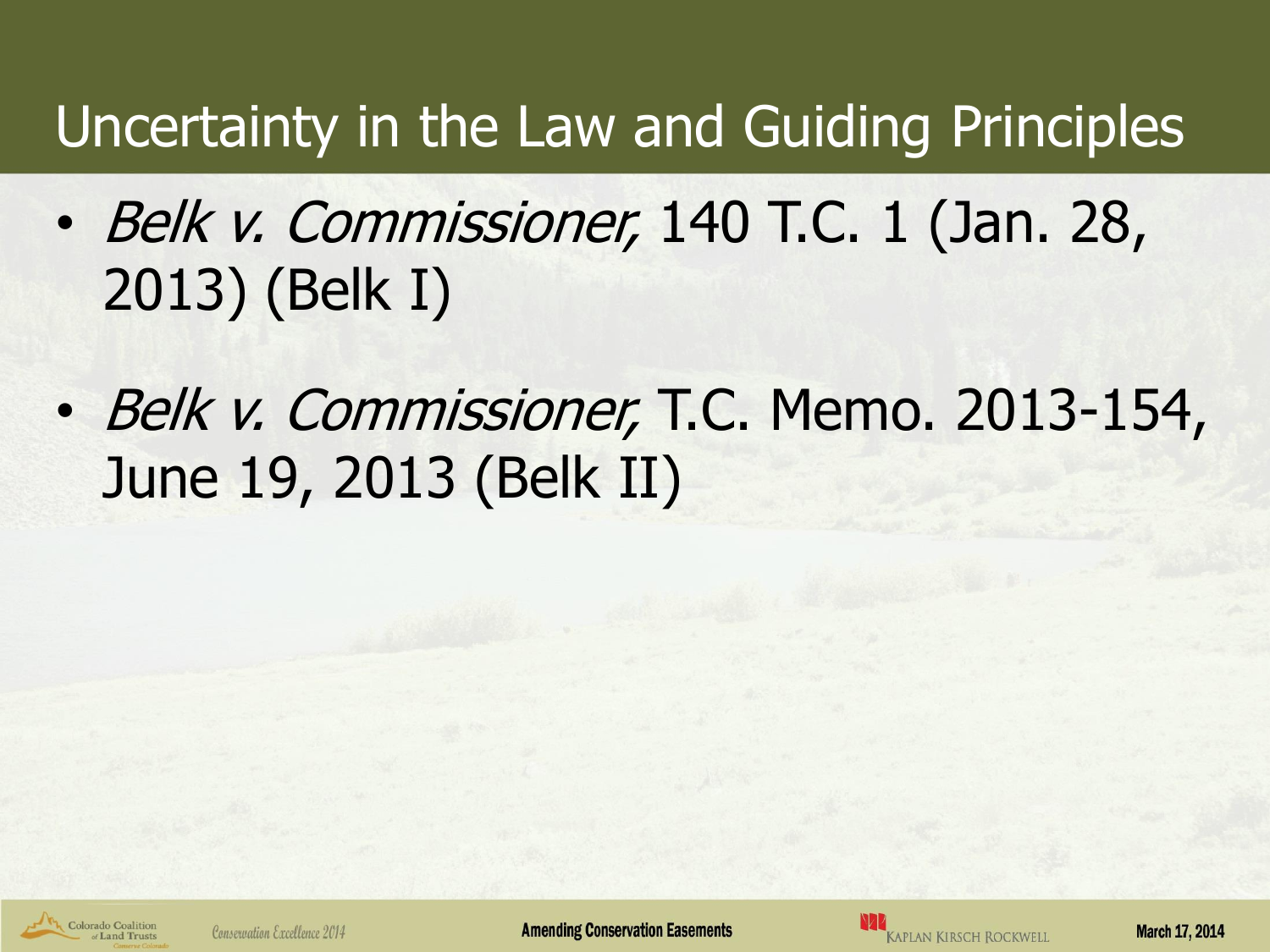We probably shouldn't have used this slide...

Uncertainty in the Law and Guiding Principles of the Law and Guiding Principles of the Law and

**France of the contract of the contract of the contract of the contract of the contract of the contract of the contract of the contract of the contract of the contract of the contract of the contract of the contract of the**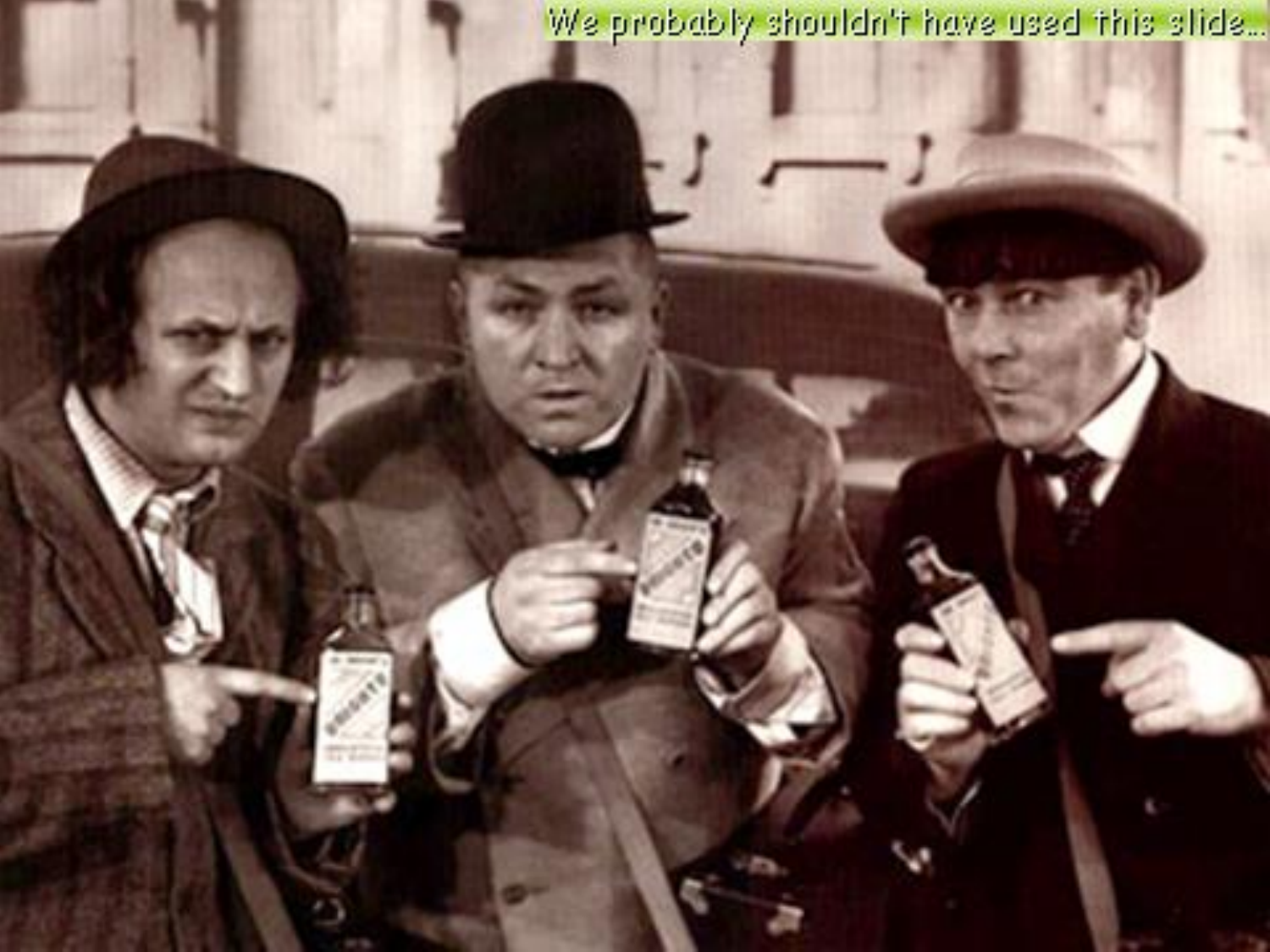## Uncertainty in the Law and Guiding Principles

- Charitable Trust vs. Property Interests
- Lack of Case Law
- The Meaning of Impermissible Private Benefit
- The Need for Flexibility

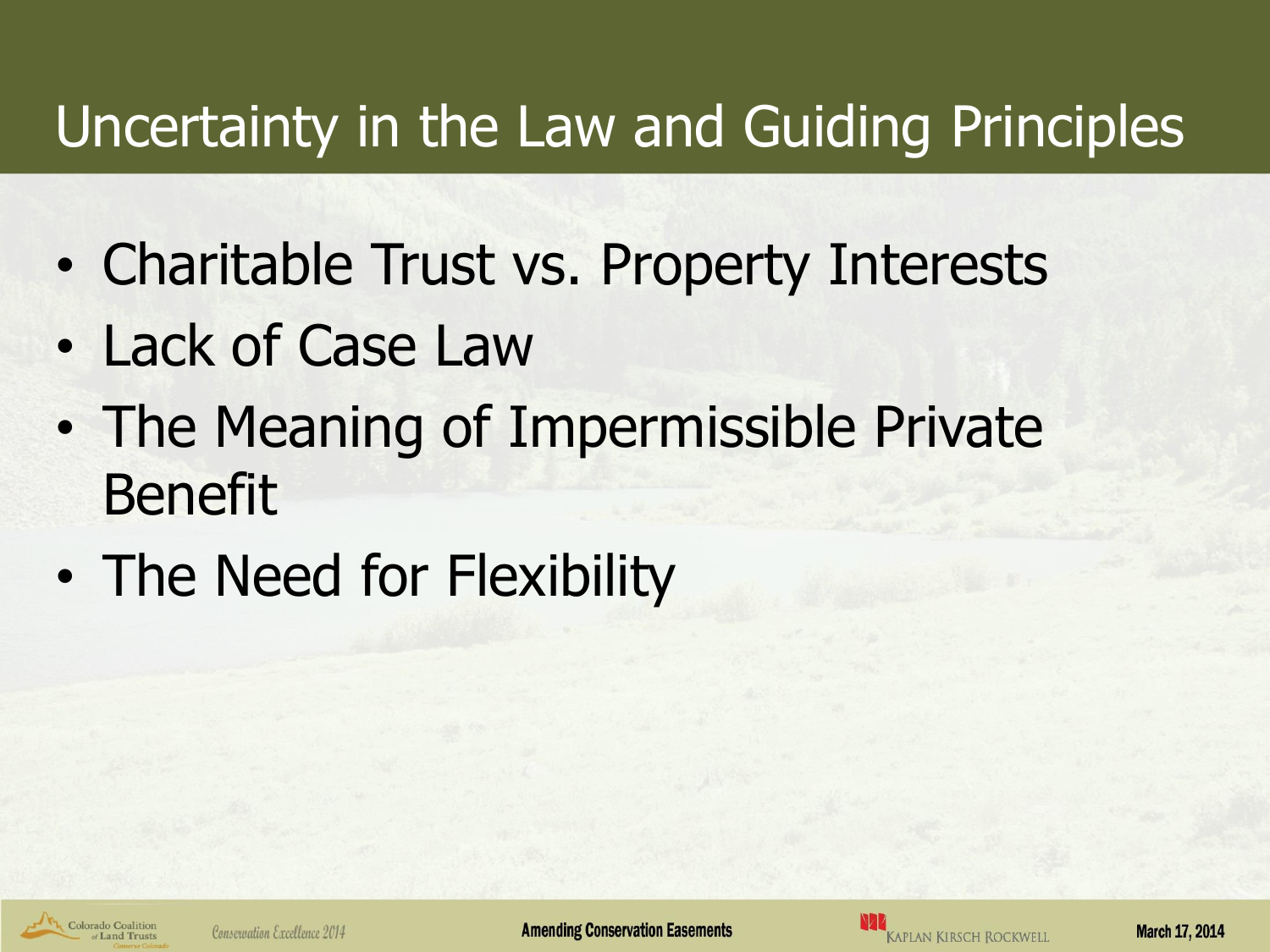

- of Doing the Wrong Thing
- of Regulators
- of Upsetting Constituents





Conservation Excellence 2014

**Amending Conservation Easements**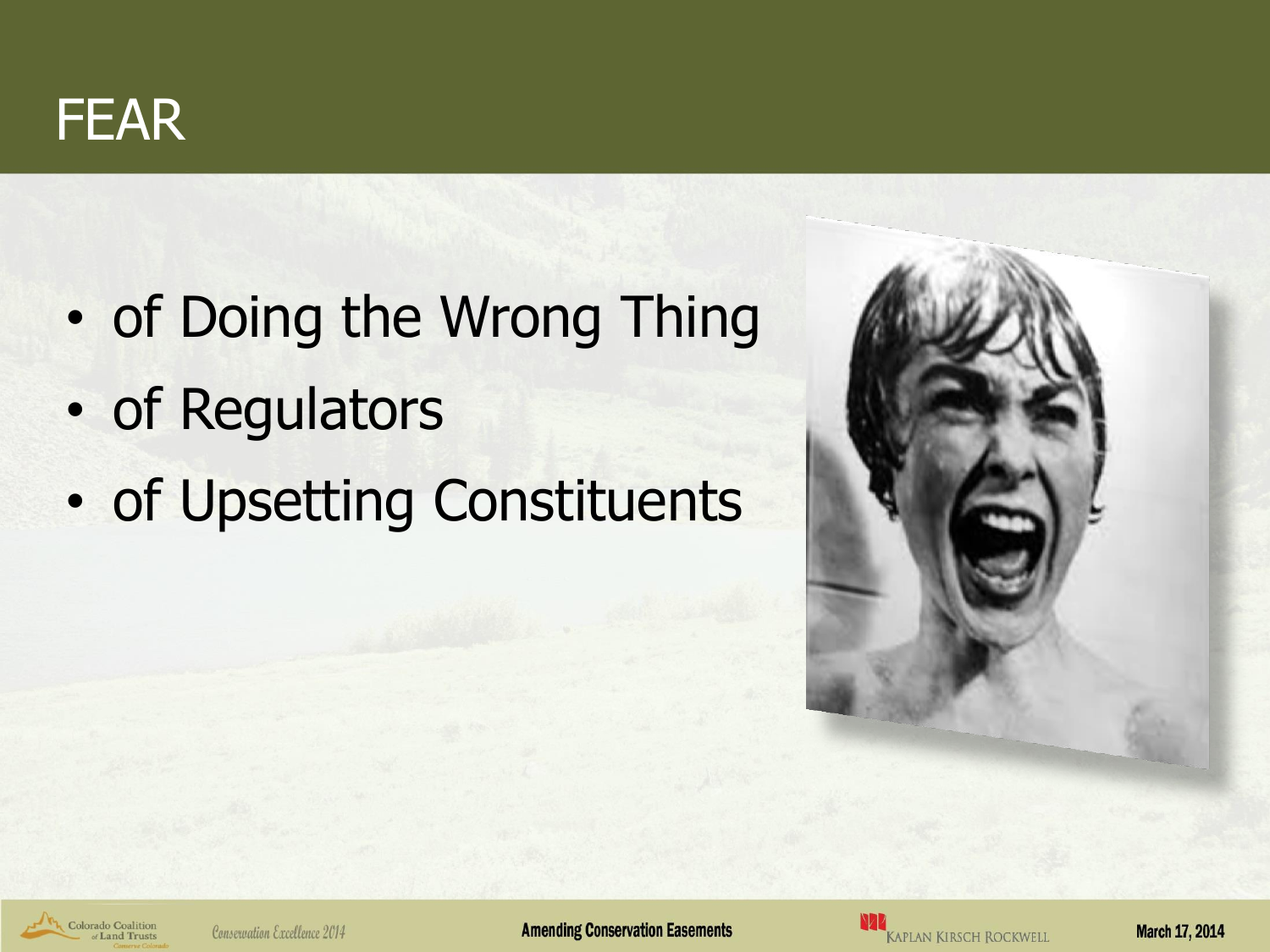#### State Fixes

- Maine Statute
	- ME. Rev. State. Ann. Title 33 §476
- New Hampshire Attorney General Guidelines – [http://doj.nh.gov/charitable-trusts/conservation](http://doj.nh.gov/charitable-trusts/conservation-easements.htm)[easements.htm](http://doj.nh.gov/charitable-trusts/conservation-easements.htm)
- Montana Association of Land Trusts
	- Model Conservation Easement Amendment **Policy**
- Triage

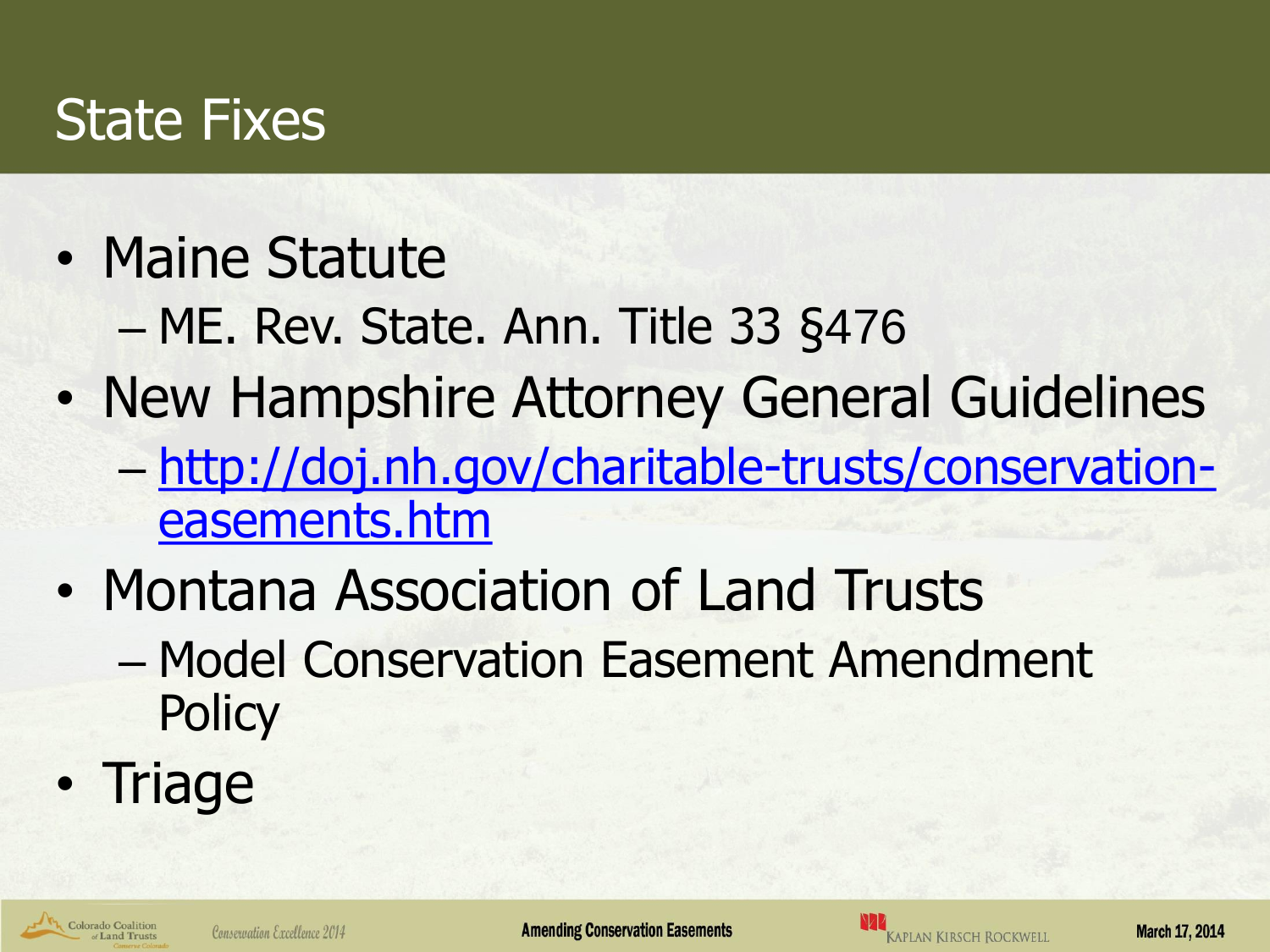#### Where the Rubber Meets the Road...



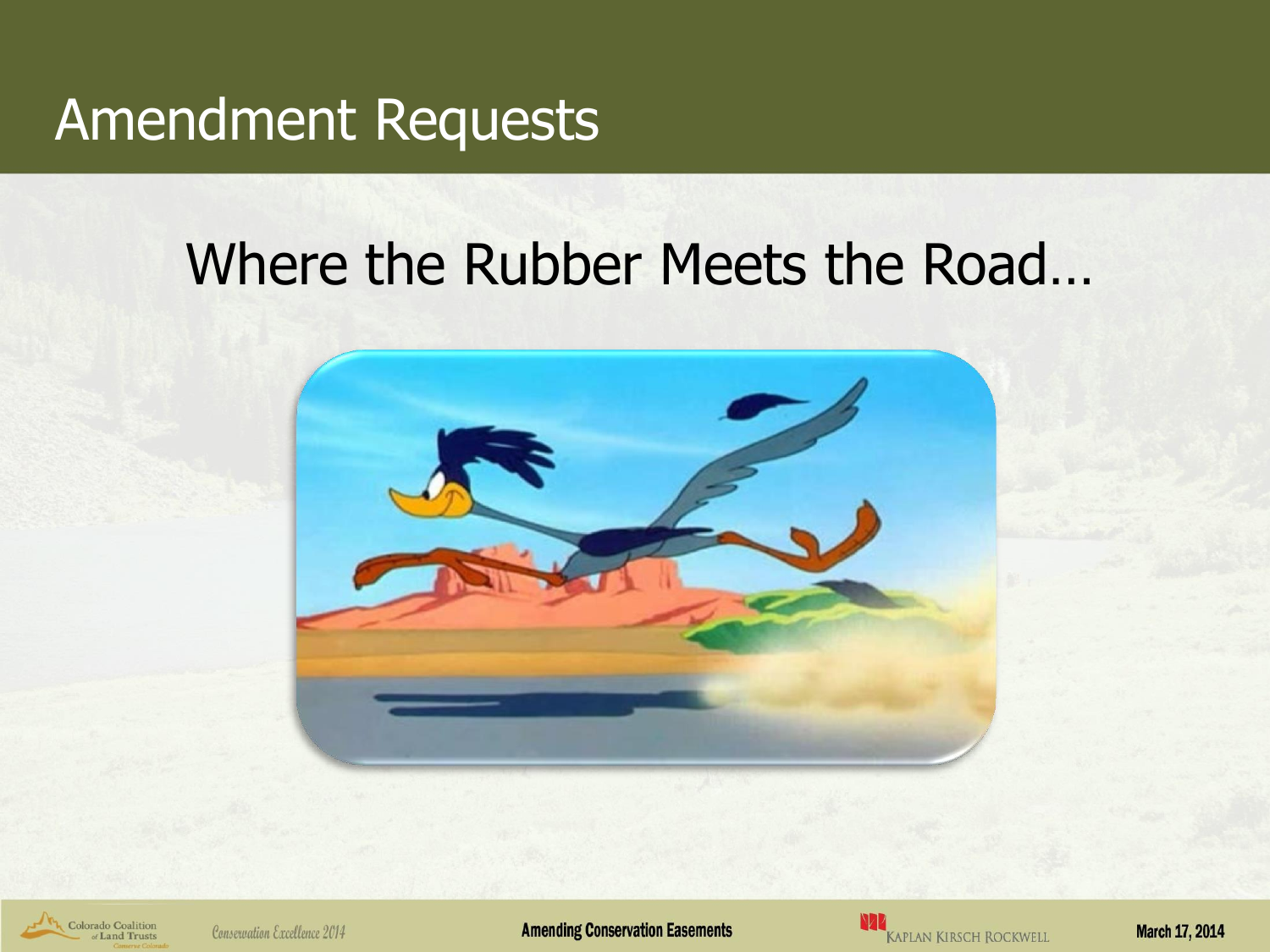• Principled Easement Modifications

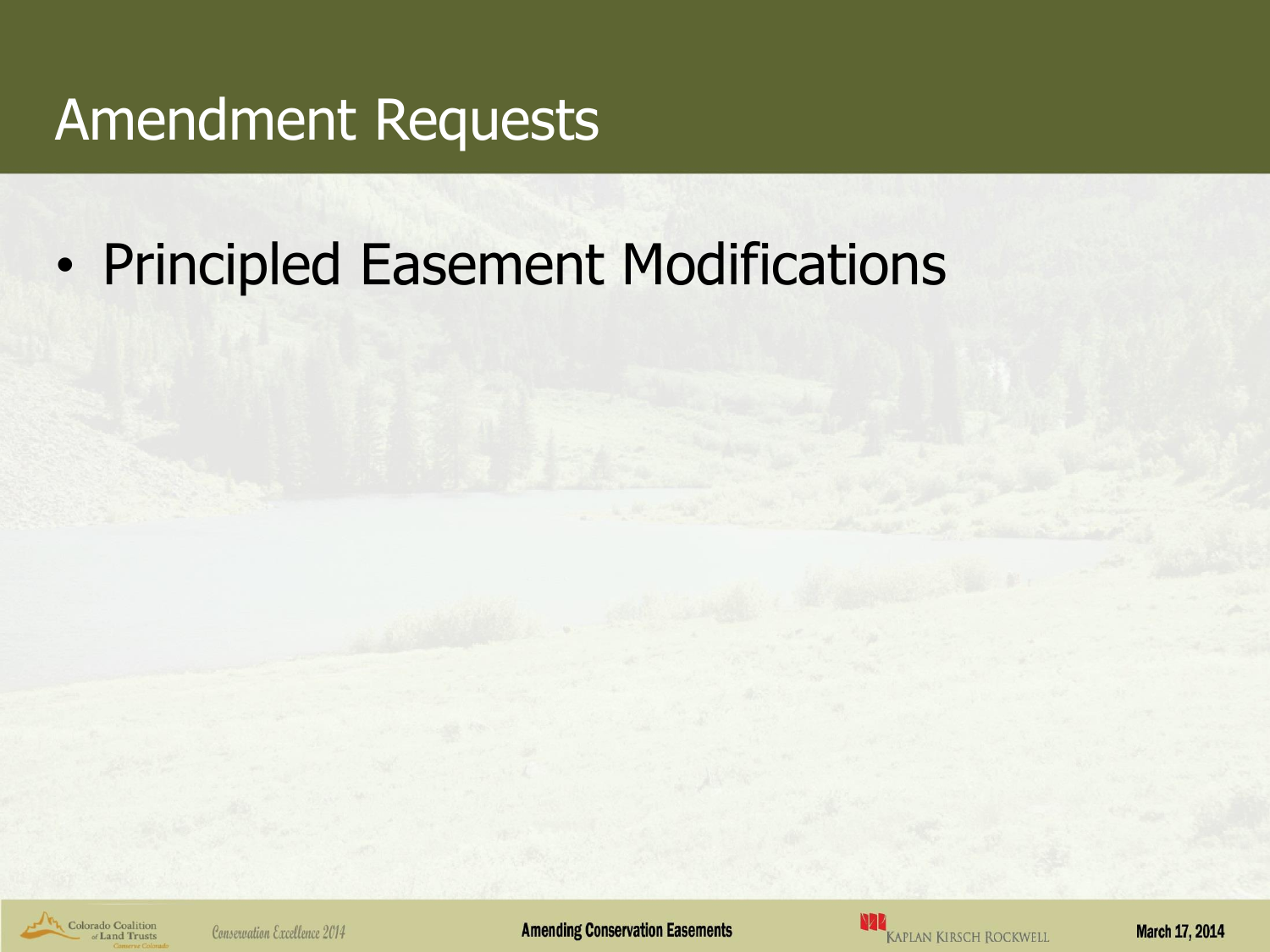- Land Trust Standards and Practices 11 I
	- Amendments. The land trust recognizes that amendments are not routine, but can serve to strengthen an easement or improve its enforceability. The land trust has a written policy or procedure quiding amendment requests that: includes a prohibition against private inurement and impermissible private benefit; requires compliance with the land trust's conflict of interest policy; requires compliance with any funding requirements; addresses the role of the board; and contains a requirement that all amendments result in either a positive or not less than neutral conservation outcome and are consistent with the organization's mission.

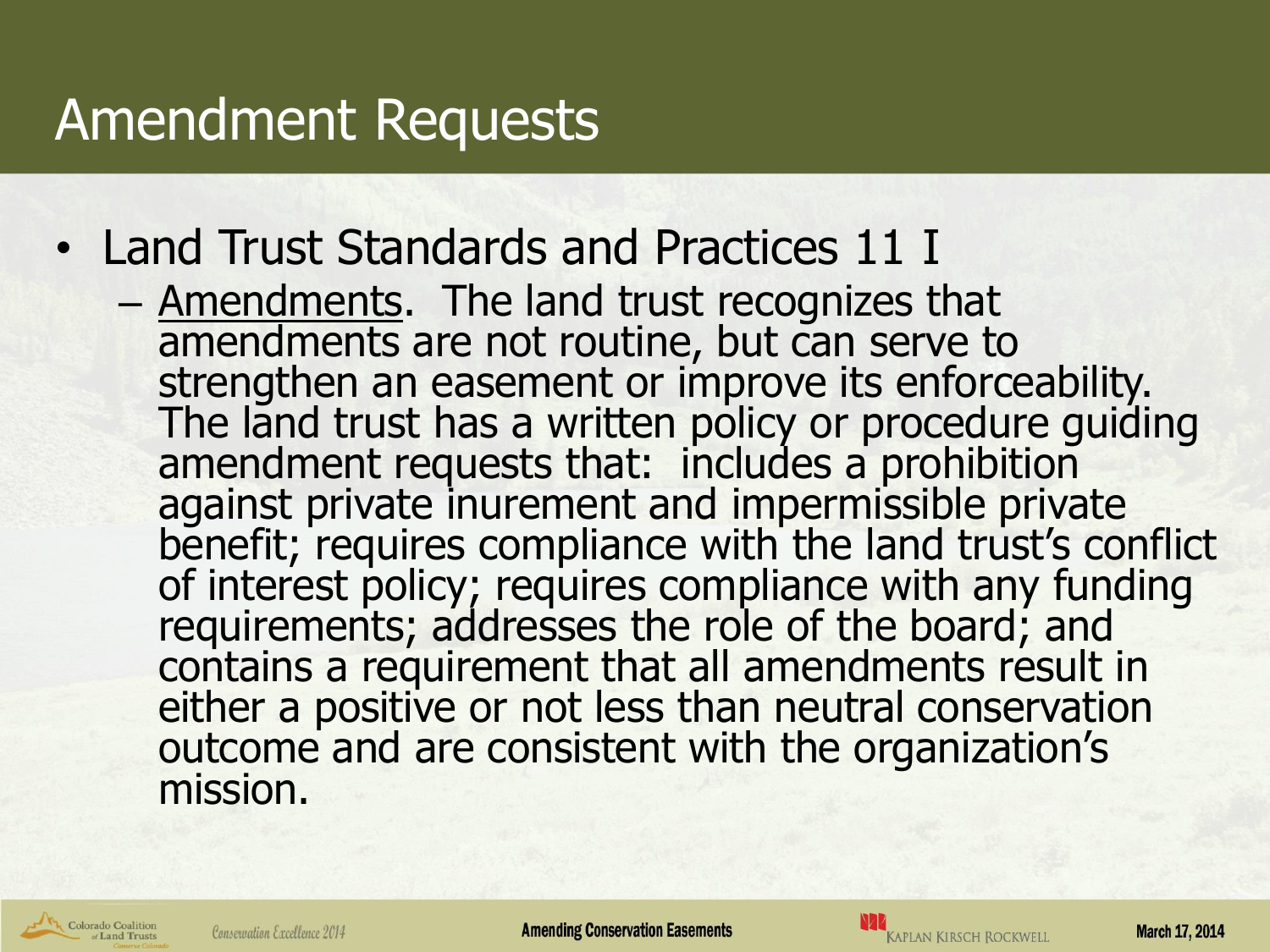- Amendment Principles. A conservation easement amendment should meet all of the following principles:
	- 1. Clearly serve the public interest and be consistent with the land trust's mission.
	- 2. Comply with all applicable federal, state and local laws.
	- 3. Not jeopardize the land trust's tax-exempt status or status as a charitable organization under federal or state law.
	- 4. Not result in private inurement or confer impermissible private benefit.
	- 5. Be consistent with the conservation purpose(s) and intent of the easement.
	- 6. Be consistent with the documented intent of the donor, grantor and any direct funding source.
	- 7. Have a net beneficial or neutral effect on the relevant conservation values protected by the easement.

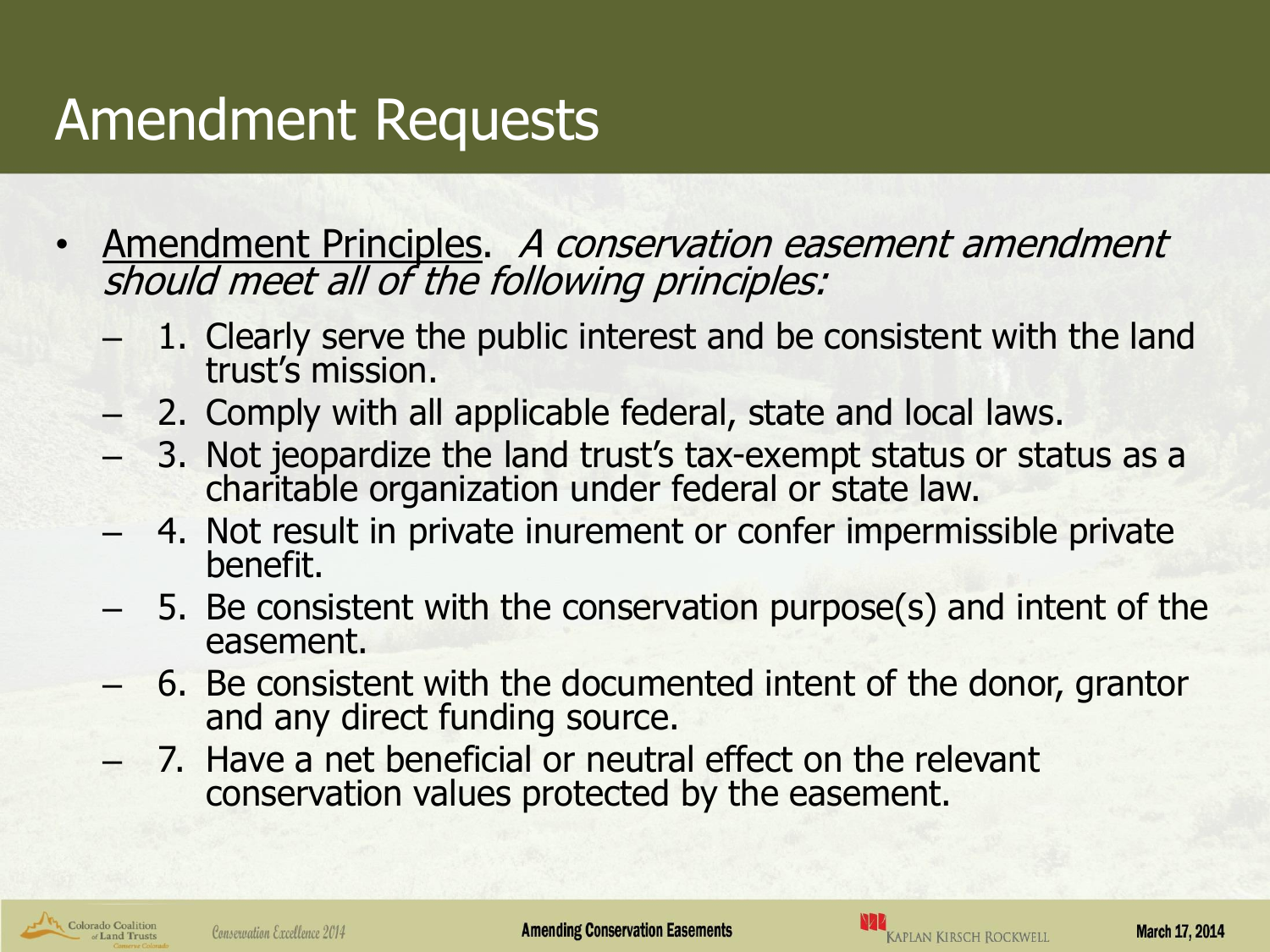## Discussion & Storytelling

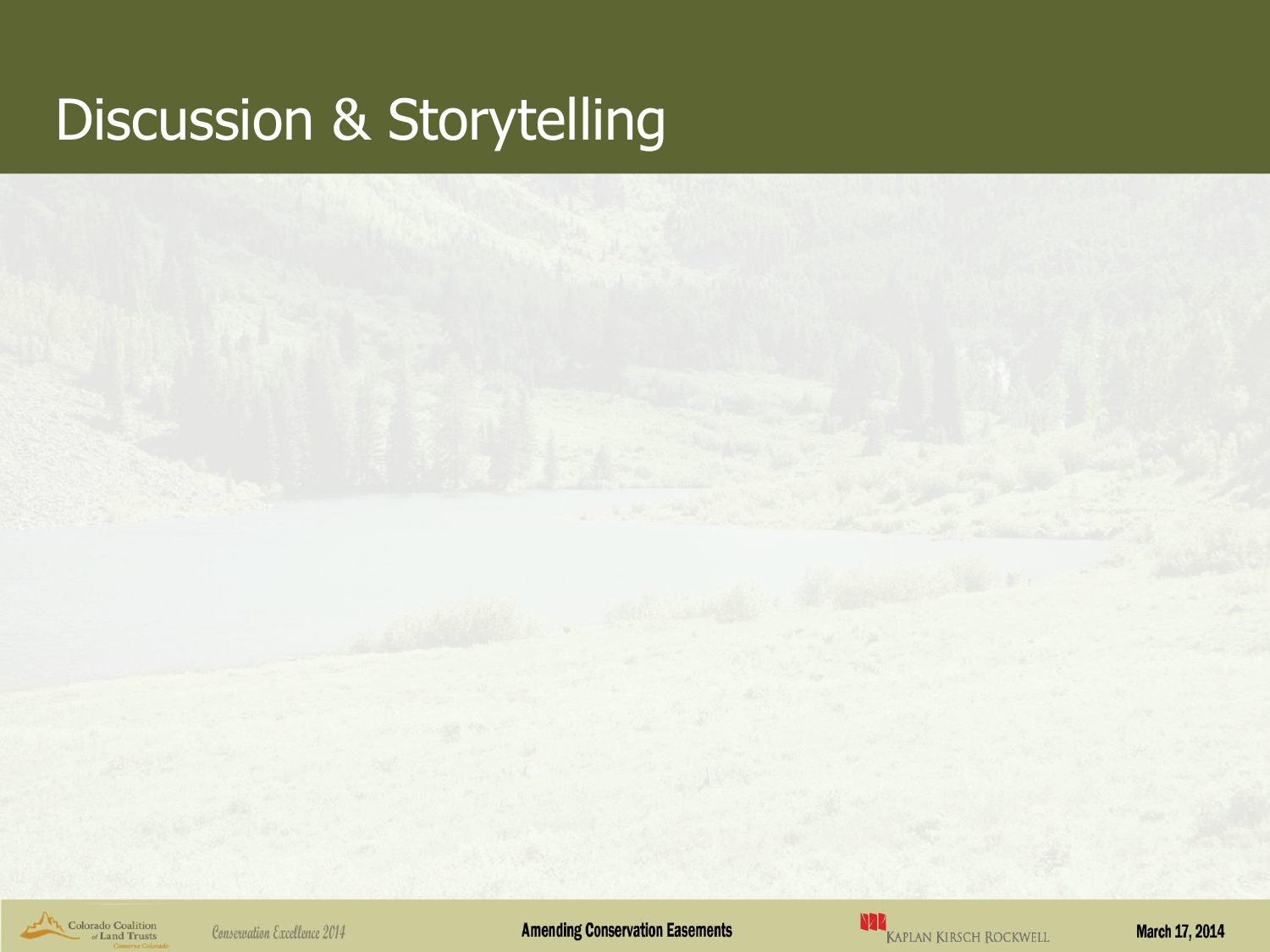## Cocktails!